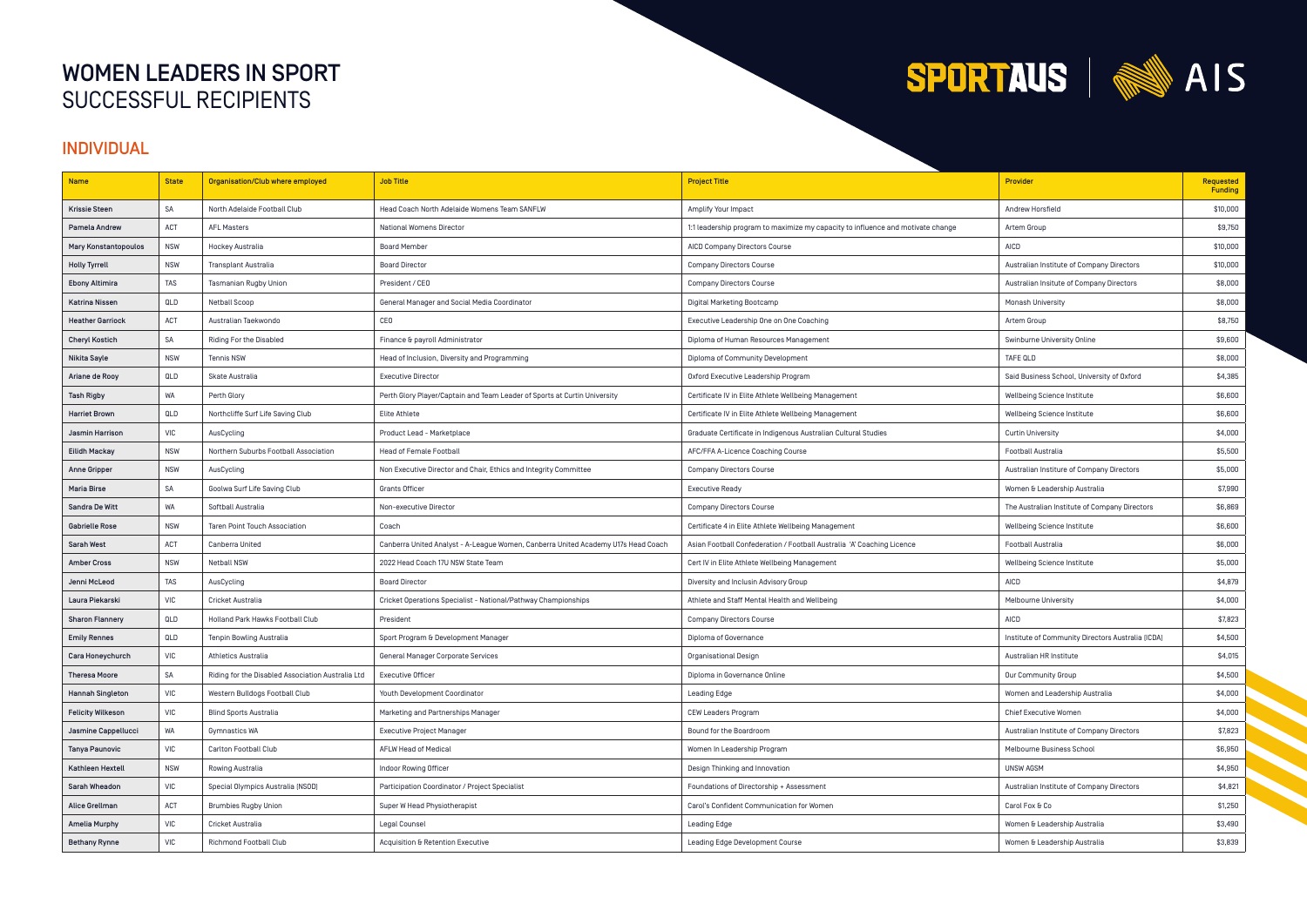# WOMEN LEADERS IN SPORT SUCCESSFUL RECIPIENTS



| <b>Name</b>              | <b>State</b>                                                    | Organisation/Club where employed           | <b>Job Title</b>                                                             | <b>Project Title</b>                                                                   | <b>Provider</b>                           | <b>Requested</b><br>Funding |
|--------------------------|-----------------------------------------------------------------|--------------------------------------------|------------------------------------------------------------------------------|----------------------------------------------------------------------------------------|-------------------------------------------|-----------------------------|
| <b>Bridie Murphy</b>     | <b>VIC</b>                                                      | St Kilda Football Club                     | <b>Community Engagement Manager</b>                                          | Female Leadership Development                                                          | <b>Nell Wilson Consulting</b>             | \$1,500                     |
| Caitlin Hanna            | <b>NSW</b>                                                      | Athletics in the ACT                       | <b>Athletics Coach</b>                                                       | Level 3 Performance Development Coach courses: sprints/ hurdles/ relays, jumps, throws | <b>Athletics Australia</b>                | \$1,260                     |
| <b>Danielle Montague</b> | <b>VIC</b>                                                      | Bowls Australia                            | Systems & Operations Coordinator                                             | Web Design Package - Level 1                                                           | Dynamic Web Training                      | \$3,267                     |
| <b>Elise Mace</b>        | $\ensuremath{\mathsf{V}}\xspace\ensuremath{\mathsf{IC}}\xspace$ | Tennis Australia                           | Ballkid Strategy and Operations Lead                                         | Leading Edge Online                                                                    | Women and Leadership Australia            | \$3,839                     |
| <b>Fiona Young</b>       | <b>VIC</b>                                                      | Tennis Victoria                            | Manager - Places to PLay                                                     | Introduction to Environment & Climate Emergency                                        | <b>Curtin University</b>                  | \$2,306                     |
| Georgia Duffy            | ACT                                                             | Softball Australia                         | Competitions and Events Manager-ACT                                          | Effective Business Writing [Online]                                                    | AIM Business School                       | \$1,345                     |
| Grace Tam                | <b>NSW</b>                                                      | <b>Volleyball NSW</b>                      | Participation Co-ordinator                                                   | Digital Marketing Postgraduate Certificate Home Study                                  | Australian Academy of Digital Marketing   | \$2,195                     |
| Hayley Hamp              | <b>VIC</b>                                                      | Collingwood Football Club                  | Marketing Communications Coordinator                                         | Leadership Development Program [Online]                                                | Melbourne Business School                 | \$2,800                     |
| <b>Isabella Santilli</b> | <b>VIC</b>                                                      | Melbourne Victory Football Club            | Community Coach/Pre-Academy Centre Coach/Elite Girls Program Assistant Coach | Football Australia/AFC B-Licence                                                       | <b>Football Australia</b>                 | \$2,420                     |
| Jessica Polack           | <b>NT</b>                                                       | <b>Tennis NT</b>                           | Tennis Development Officer                                                   | Leading Edge                                                                           | Women & Leadership Australia              | \$3,490                     |
| Josephine Ng             | <b>NSW</b>                                                      | <b>Athletics NSW</b>                       | <b>Technical Official Mentor</b>                                             | Leading Edge                                                                           | Women & Leadership Australia              | \$3,839                     |
| Jules Johnson            | <b>SA</b>                                                       | Port Adelaide Football Club                | Chief of Staff                                                               | <b>Change Management Course</b>                                                        | AIM                                       | \$1,695                     |
| <b>Karen Townsend</b>    | <b>NSW</b>                                                      | HOCKEY NEW SOUTH WALES LIMITED             | CHIEF FINANCIAL OFFICER                                                      | Change Management                                                                      | Australian Institute of Management        | \$1,356                     |
| Karen Zhang              | <b>NSW</b>                                                      | Table Tennis Australia                     | Non Executive Director                                                       | Foundations of Directorship: Governance for Directors                                  | Australian Institute of Company Directors | \$1,607                     |
| <b>Karina Connors</b>    | <b>NSW</b>                                                      | Marist Brothers Baseball Club              | Coach                                                                        | <b>Driveline Certification</b>                                                         | Driveline Baseball                        | \$2,100                     |
| <b>Kate Balding</b>      | <b>NSW</b>                                                      | Coledale Surf Life Saving Club             | <b>Club President</b>                                                        | Leading, Managing and Developing People                                                | Australian Institute of Management        | \$2,700                     |
| <b>Kate Choraziak</b>    | <b>TAS</b>                                                      | Volleyball Tasmania                        | <b>Head Coach</b>                                                            | Post Schools Cup Development Camp                                                      | Volleyball Australia                      | \$1,500                     |
| Kate Jackson             | <b>NSW</b>                                                      | <b>Cricket NSW</b>                         | <b>Cricket Manager</b>                                                       | Leading Edge                                                                           | Women and Leadership Australia            | \$3,839                     |
| <b>Kirby Fenwick</b>     | <b>VIC</b>                                                      | <b>Siren Sport</b>                         | Co-founder                                                                   | Foundation in content design online course                                             | Weave Web Communications                  | \$1,250                     |
| Lisa White               | ACT                                                             | Gungahlin United Football Club             | <b>Head Physiotherapist</b>                                                  | Women in Sport Leadership                                                              | Carol Fox & Co                            | \$1,250                     |
| Marieke Bosman           | <b>ACT</b>                                                      | <b>YMCA</b>                                | Assistant Coach                                                              | Development Coaching Course                                                            | <b>Swimming Australia</b>                 | \$500                       |
| <b>Meghan Hester</b>     | <b>VIC</b>                                                      | <b>Mercantile Rowing Club</b>              | Club Captain                                                                 | The Future Movement                                                                    | Katie Foulkes OLY                         | \$3,850                     |
| Michaela Berry           | <b>VIC</b>                                                      | Melbourne Storm Rugby League Club          | <b>Marketing Manager</b>                                                     | Mini MBA in Marketing                                                                  | <b>Marketing Week</b>                     | \$2,860                     |
| <b>Michelle Panza</b>    | <b>VIC</b>                                                      | Volunteer                                  | Membership Protection Information Officer                                    | Certificate IV in Government Investigations                                            | <b>CLET Training</b>                      | \$2,995                     |
| Nicola Worsley           | <b>VIC</b>                                                      | Melbourne University Women's Football Club | Reserves Co-Coach                                                            | Performance Psychology for Coaches                                                     | The University of Queensland              | \$1,320                     |
| <b>Sally Yu</b>          | Victoria                                                        | <b>Ellilpsis Ultimate</b>                  | President                                                                    | <b>Disruptive Strategy</b>                                                             | Harvard Business School                   | \$1,600                     |
| Sarah Green              | <b>VIC</b>                                                      | Melbourne Gymnastics Centre                | Gymnastics Coach                                                             | FIG level 2 Academy [Advanced silver coach accreditation]                              | Federation of International Gymnastics    | \$2,475                     |
| Sarah Williams           | <b>NSW</b>                                                      | Canberra District Rugby League             | Sport and Community Program Manager                                          | <b>Business Analytics (Bundle)</b>                                                     | RMIT Online                               | \$2,000                     |
| Tash Ramsden             | QLD                                                             | Noosa District Rugby Union Club Inc.       | Media and Communications Coordinator                                         | Diploma of Social Media Marketing                                                      | Monarch Institute                         | \$3,350                     |
| Amy McCann               | <b>VIC</b>                                                      | AusCycling                                 | Media & Communications Manager                                               | Digital Marketing Strategy + Campaigns                                                 | RMIT                                      | \$1,782                     |
| Bianca Ventura           | <b>VIC</b>                                                      | Softball Australia                         | Commercial, Events and Accreditation Coordinator                             | Web Design Package - Level 1                                                           | Dynamic Web Training                      | \$3,267                     |
| Saskia Dekker            | <b>VIC</b>                                                      | St Kilda Football Club                     | Graduate Accountant & Foundation Coordinator                                 | Female Leadership Development                                                          | <b>Nell Wilson Consulting</b>             | \$1,500                     |
| <b>Anouk Meereboer</b>   | <b>VIC</b>                                                      | Sale United Football Club                  | Senior Male Coach & Participation Officer                                    | AFC/FFA B Licence                                                                      | <b>Football Australia</b>                 | \$2,420                     |
| Nicole Begg              | ACT                                                             | Canberra Olympic Football Club             | Head Coach Women's National Premier League                                   | B-licence part 2                                                                       | <b>Football Australia</b>                 | \$2,420                     |
| <b>Bonnie Elliott</b>    | QLD                                                             | Sport Australia Hall of Fame               | Scholarships and Operations Manager                                          | Advanced Staff Management Course Bundle                                                | <b>Online Courses Australia</b>           | \$1,246                     |